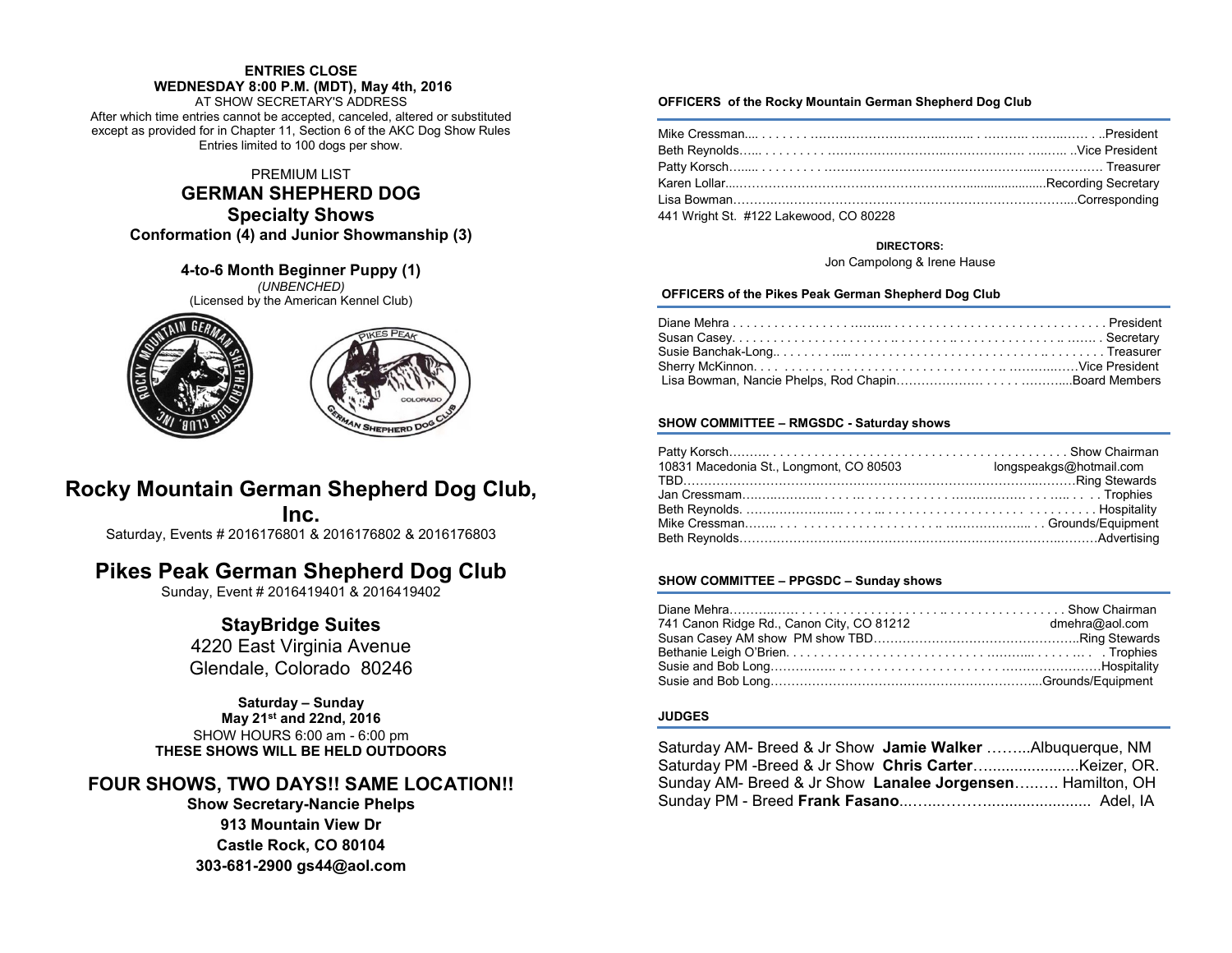### **CERTIFICATION**

Permission has been granted by the American Kennel Club for the holding of this event under the American Kennel Club rules and regulations. JAMES CROWLEY, **Secretary** 



### **SHOW VETERINARIAN – ON CALL SHOW PHOTOGRAPHER** Aspenwood Veterinary Hospital TBD

1290 S Colorado Blvd Glendale, CO 80246 (303) 757-5646

#### **AFTER HOURS EMERGENCY VETERINARIAN SERVICES**

24 Hour Veterinarian (303)366-2639 VCA Alameda East Veterinary Hospital 9770 East Alameda Ave., Denver, CO

### **CATALOG ADVERTISING**

Full Page 7 ½" x 4 ½" …………………..............\$25.00 Half Page with one photo ………………………...\$15.00 Business Card ………………………………………\$10.00 All ads must be **CAMERA READY** or in Jpeg format Deadline for all Catalog Advertising: May 4, 2016

> Make check payable to: x **Send Camera Ready Ads and Fees to:**

Patty Korsch, 10831 Macedonia St., Longmont, CO 80503 longspeakgs@hotmail.com

### PLEASE BE RESPONSIBLE

Help keep our show grounds, local motel rooms and areas clean! Exercise dogs in designated areas only, and clean up after them! Use outdoor waste cans for disposal of all dog waste. The future of our sport is in your hands. We want to be invited back to our show site. We thank you in advance for your cooperation!

### **ENTRY INFORMATION:**

**Entries are limited to 100 dogs per show**

**ENTRIES CLOSE: 8:00 P.M. (MDT) -- Wednesday, May 4th, 2016** at the Show Secretary's office after which time entries cannot be accepted, cancelled, altered or substituted except as provided for in Chapter 11, Section 6, AKC Dog Show Rules.

ENTRY FEES: include a \$.50 AKC RECORDING FEE and a \$3.00 EVENT FEE.

#### *A SEPARATE ENTRY FEE IS REQUIRED FOR ENTRY IN EACH SPECIALTY SHOW*

\$28.00 for the FIRST ENTRY of each dog in Regular Class \$18.00 for Puppy & Bred-by-Exhibitor Classes \$15.00 for Junior Showmanship (free if dog is also entered in a regular class) \$18.00 for Non Regular Classes – (Veterans) \$15.00 for 4-6 Month Beginner Puppy Classes

### **NOTE:**

**Junior Showmanship classes not offered at PPGSD show on Sunday PM 4-to-6 Month Beginner Puppy show only offered on Saturday Twelve to Eighteen Month Classes are adult classes and require an adult entry fee**

Make all checks payable to: **Nancie Phelps**

Mail to: N Phelps 913 Mountain View Dr. Castle Rock, CO 80104

A judging schedule will be mailed to each entrant as soon as practical after closing of entries. For information concerning entries, the Show Secretary can be contacted at: [gs44@aol.com](mailto:gs44@aol.com) Phone 303-681-2900 9am-5pm MDT

"A Recording Fee of 50 cents and a \$3.00 event fee will be required for each dog entered at any Licensed or Member Club show or Obedience Trial. This Recording Fee is to be collected by the show giving Club and paid to the American Kennel Club. If a dog is entered in more than one class in the show, the Recording Fee is to be collected on the first entry only." (Chapter 11, Section 2, AKC Dog Show Rules).

**CANADIAN EXHIBITORS MUST SUBMIT ENTRIES WITH CHECKS DRAWN ON U.S. ACCOUNTS OR WITH INTER-NATIONAL MONEY ORDERS IN U.S. FUNDS.** Entry fee will not be refunded in the event that a dog is absent, disqualified, excused by Veterinarian or Judge or barred from competition by action of the Show Committee.

**Post Dated Checks & Returned Checks** do not constitute a valid entry fee. The Show Secretary will add a \$25.00 collection fee to the amount of each returned check. Subsequent returned checks from the same exhibitors may result in their being put on a CASH ONLY basis.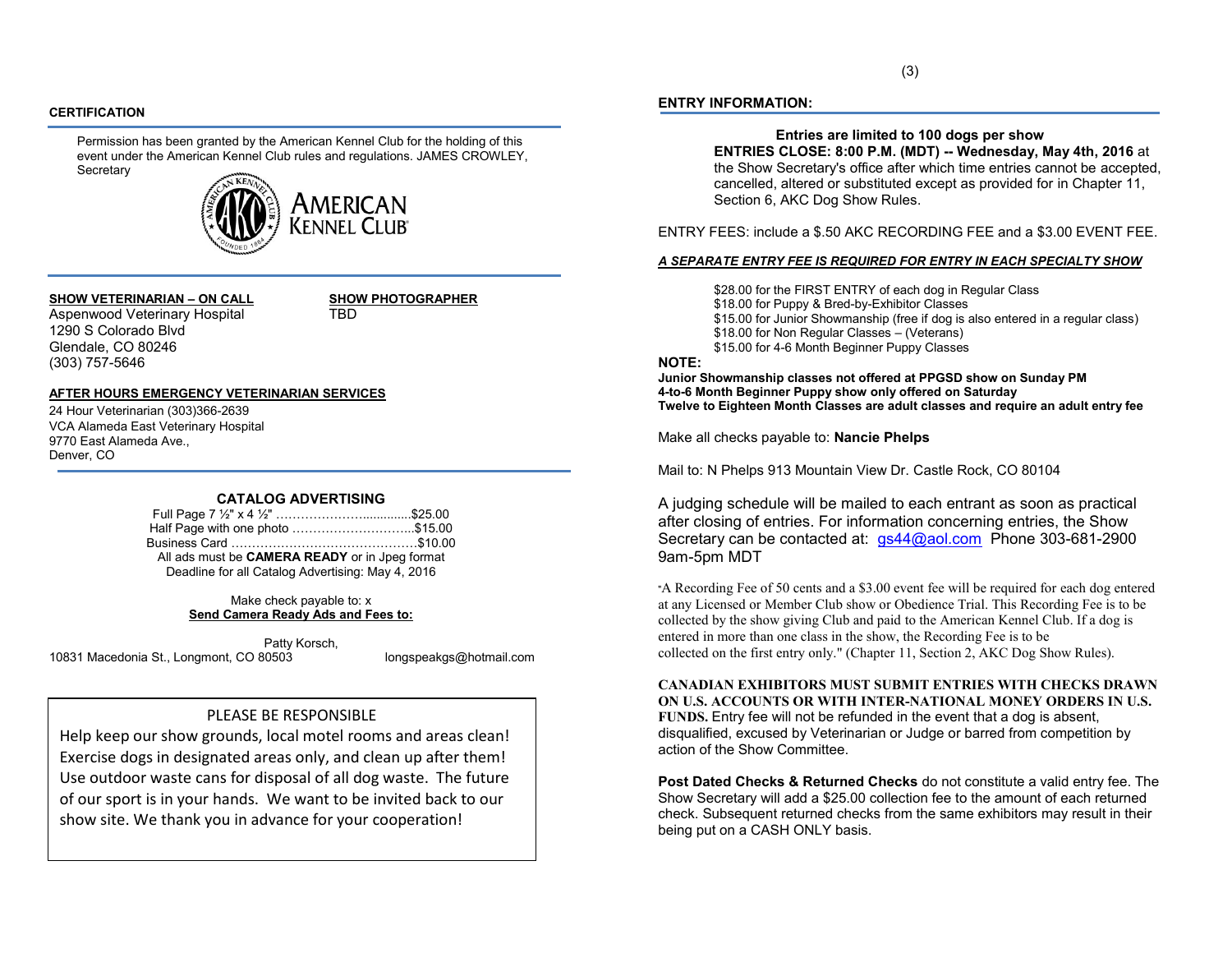(4)

**No entry shall be made and no entry shall be accepted which specifies any condition as to its acceptance.**

**No entry fees will be refunded if the Show cannot open or be completed by reason of riots, civil disturbances, fire, extreme and/or dangerous weather conditions, an Act of God, public emergency, act of a public enemy, strikes and/or any other cause beyond the control of the Club or the Show Secretary.**

**Entries will not be accepted without fees or signatures. There will be no refunds for duplicate entries. Changes, additions or corrections to entry forms must be received in writing via postal or email prior to close of entries. Those received by telephone are not acceptable.**

**No dog wrongly entered in a class may be transferred to another class (except in case of wrong sex), nor can a dog be withdrawn after entries have closed. The owner or agent assumes all responsibilities for wrong or incomplete information of the entry blank.**

**Owners are responsible for errors in making out entry forms, whoever may make such errors, and no entry fee will be refunded in event of such errors or cancellation of entries after the published closing date.**

**Entries must be made on an Official AKC entry form or photocopy of the Official AKC entry form with the Agreement and Rules on the reverse side or they cannot be accepted.**

**Confirmation of Entry will be sent to the email address(s) on the Official AKC entry form within 48 hours of receipt. If you do not receive email confirmation promptly please contact show secretary. Judging Schedule will be sent as soon as finalized after close of entries.**

# **SPECIAL ENTRY SERVICES**

 **Telephone entry service: CALL THEM FOR INFORMATION. BEST IN SHOW ENTRY SERVICE . . . . . . . . . . . 1(800)247-7005**

**ENTRIES ON TIME.. . . . . . . . . . . . . . . . . . . . . . . 1(800)992-8955** 

## **EXHIBITOR INFORMATION:**

Dogs need be present only for scheduled judging and will be released if not needed for further judging.

Dogs must be ready for judging. Neither the Club nor its Show Secretary will be responsible or obligated to furnish any service for notifying exhibitors or their agents of Breed or Class Judging. Judges need not wait for any dog holding up a class**. Owners or agents alone are responsible for the presence of their dogs in the judging rings.**

The show giving Club, the Show Secretary, their agents, employees, etc. assume no responsibility for any loss, damage or injury sustained by exhibitors, handlers, or to any of their dogs or property while at or on the show grounds, or in transit to or from the show. And furthermore assumes no responsibility for injury to children.

The hosting club will exercise every precaution for the safety of dogs exhibited, but it must be understood that neither the club, site or show secretary will be responsible for any injury, damage, or loss. It is understood that all dogs at this show are in the care and custody of the owners or owner's agents during the entire show weekend.

There shall be no drilling or intensive /abusive training of dogs on the show grounds. Dogs must be in control at all times. This includes the use of Flexi leashes.

Exhibitors are required to clean up after the dogs that they are exhibiting or which are under their care or control. This requirement includes both while in the ring or at any location on our show site. Clean up tools and supplies will be available at each ring and at other convenient locations through-out the show grounds.

Exhibitors should follow their veterinarian recommendations to assure their dogs are free of internal and external parasites, any communicable diseases and have appropriate vaccinations.

**Parents are solely responsible for their children, and are expected to keep them supervised and controlled at all times for their own safety.**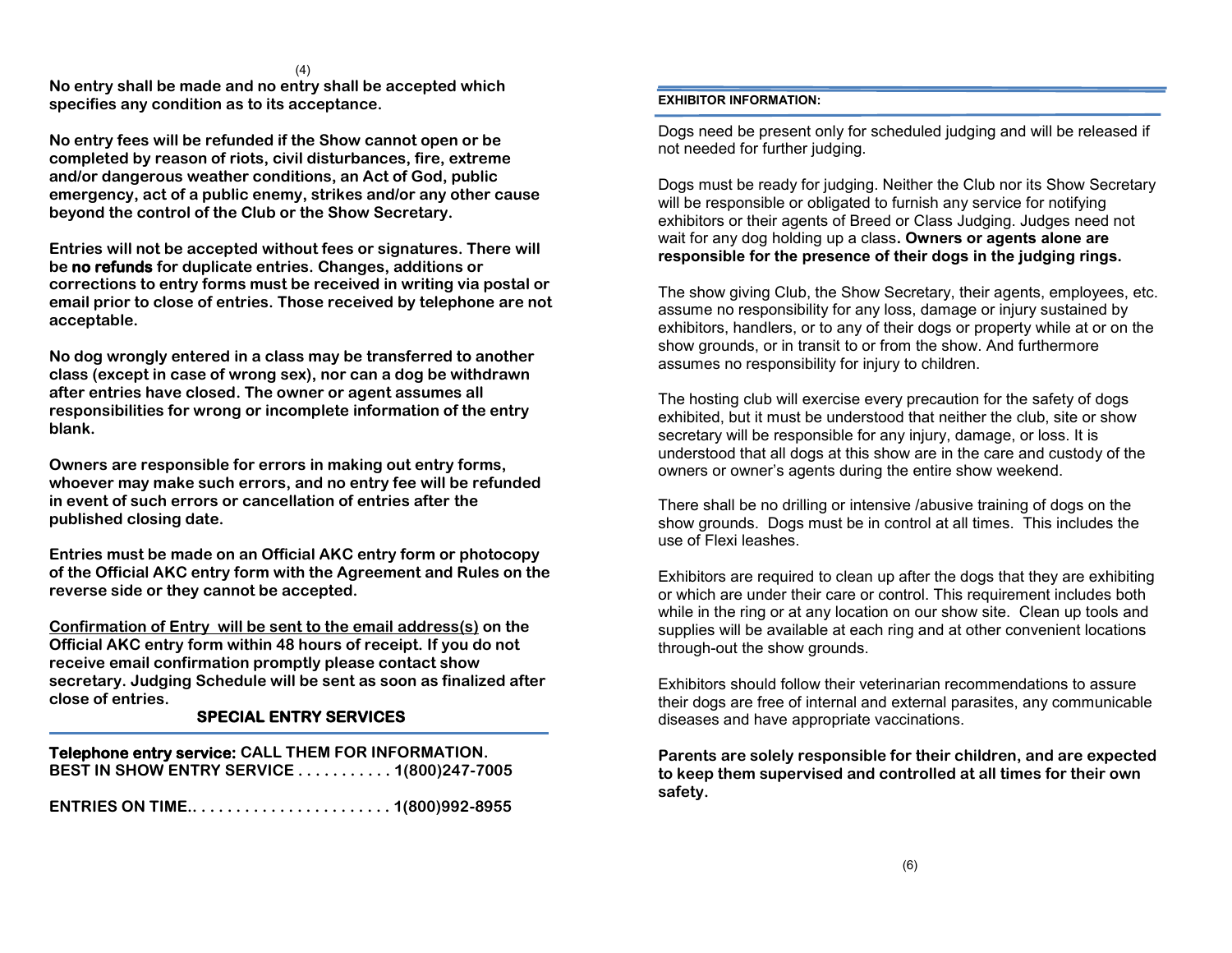### **ROUTES TO THE SHOW:**

From the North: Take I-25 S to I-70 East exit 214B toward Limon. Merge on to Colorado Blvd/CO-2S Exit 276B. Go approx. 5.1 miles and turn left onto E. Virginia Ave. StayBridge Suites (host hotel) is approx. 1 block east, the park (show site) is 0.2 mi east and on the right side of the street.

From the South: Take I-25 N to S Colorado Blvd/CO2 N via exit #204. Go North 1.7 miles. Turn right at E. Virginia Ave. StayBridge Suites (host hotel) is approx. 1 block east, the park (show site) is 0.2 mi east and on the right side of the street.

### **SHOW SITE INFORMATION:**

All regulations governing the use of this facility, and all regulations and decisions of the Show Committee of this show giving club on this day will be strictly enforced, including and not recorded in this Premium List.

Exhibitors and handlers will be held responsible for clean conditions in and around their crates and set up area.

Exhibitors are responsible for cleaning up after their own dogs AT ALL TIMES. Dumping of dog food or grooming residue into the restroom sinks and toilets is strictly prohibited!

NO dogs will be allowed in the restrooms.

Parents are solely responsible for their children, and are expected to keep them supervised and controlled at all times for their own safety.

All persons entering this dog show/event, hereby waive any claim for damages against the German Shepherd Dog Club of America, Pikes Peak German Shepherd Dog Club, Rocky Mountain German Shepherd Dog Club, it's members or the show secretary in the event a motor vehicle must be entered to rescue a dog from overheating or suffocation due to improper ventilation. The club(s) is solely responsible for determining if the said animal is in distress.

**Please note this show site does NOT have space for RVs**

### **HOTELS & MOTELS – Please verify rates/fees when making reservations**

### **HOST HOTEL:**

**StayBridge Suites. ................................................. (303) 321-5757** 4220 East Virginia Avenue, Glendale, CO A one-time \$10.00 non-refundable pet fee will be charged per room, per night. Please confirm with hotel that this is still the current fee when making your reservation as things sometimes change.

\*\*Please mention the **RMGSD Show** when making reservations at the host hotel. A block of rooms has been reserved for our use, but must be reserved prior to **April 21, 2016**

HomeStead Studio Suites Hotel .............................. (303) 388-3880 4444 Leetsdale Drive, Glendale, CO 80246 Doubletree Hotel .......................................................(303) 321-3333 3203 Quebec Street, Denver CO 80207

RMGSDC and PPGSDC Show Committees will exercise the right to suspend any person from all AKC privileges for conduct prejudicial to the best interests of purebred dogs which includes abuse of a motel/hotel facility (Chapter 7, Section 1 of the *Rules Applying to Registration & Discipline*).

**Some hotels have a limit on the number of dogs accepted. When making reservations, please inquire into dog fees and tell them you are in town for the dog show to be eligible for dog show rates, if applicable**.

You are **REQUIRED** to clean up the area after walking your dogs at any hotel/motel. **DO NOT** leave your dogs unattended inside any motel room or groom your dog inside any room.

Please use exercise area/pens if provided.

### **Shuttle Service From DIA Airport**

 ABC Shuttle ........................................................(303) 696-9559 Crated dogs only, 4:00 AM to 11:00 PM Daily Please confirm details and costs when making arrangements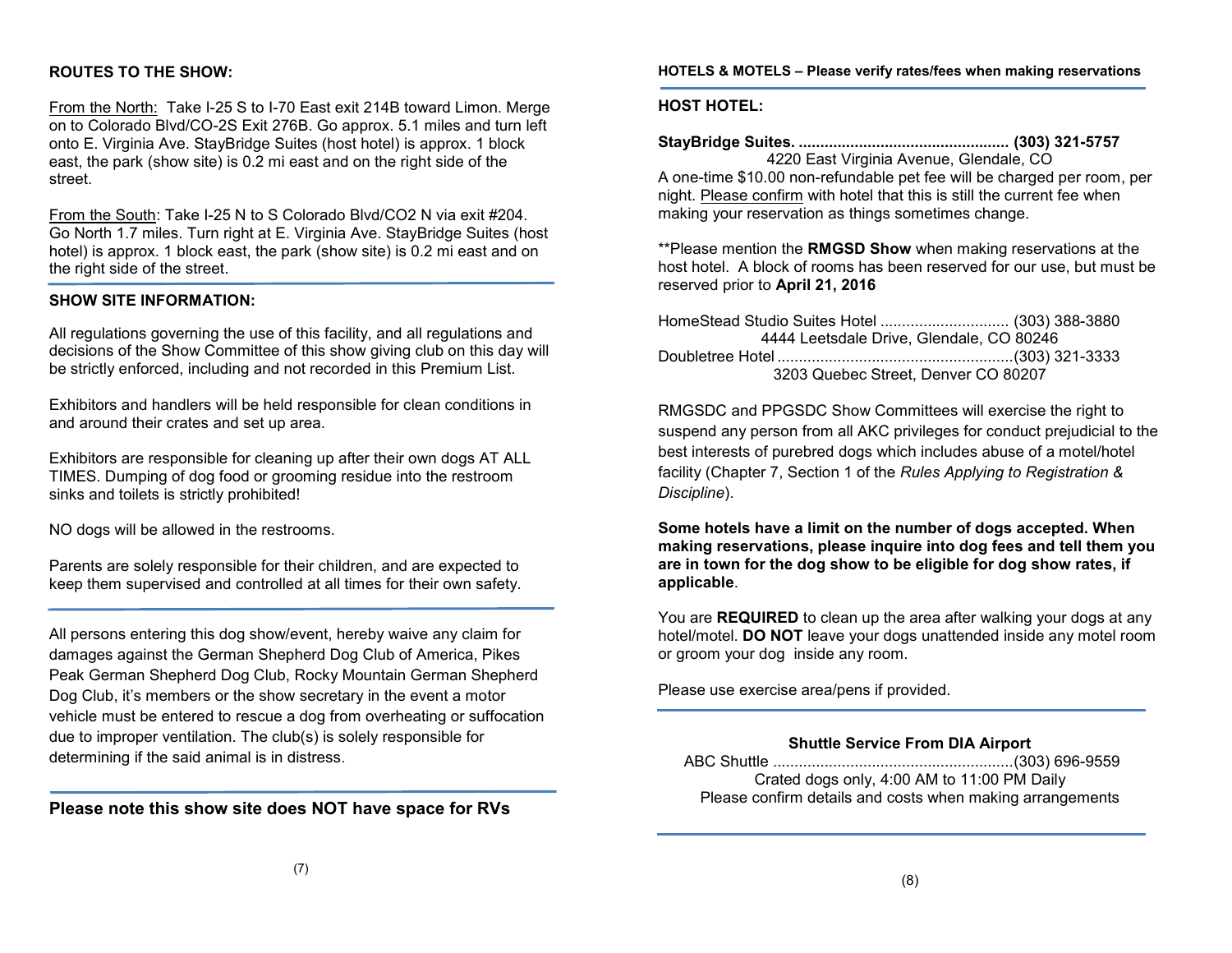### **AWARDS/PRIZES SATURDAY and SUNDAY**

### **CLASS INFORMATION**

**Saturday Awards** - BOB - BOS, BOW, BP, BOP, WD, WB, RWD, RWB, Best

Veteran, Best Junior Showman. Ist place and Best Four-to-Six Month Puppy in Show will be various Pet Care Items. In addition for Saturday shows

- **Best of Breed:** The Rocky Mountain GSDC, Inc. specialty show Best of Breed winner's name will be engraved on a perpetual club award offered by Stuttgart German Shepherds. This award was generously donated by Inge & Emil Vyprachticky, Sandy & Jim Richards and Irene & Tom Hause. This award remains permanently in the possession of the Rocky Mountain GSDC, Inc.

**Sunday Awards** - BOB - BOS, BOW, BP, BOP, WD, WB, RWD, RWB, Best Veteran will be dog items. IST place in each class will be set of hand painted GSD coasters

#### **RIBBON PRIZES WILL BE AS FOLLOWS – For All Shows**

-

| Best of Opposite Sex to Best of BreedRed & White Rosette |  |
|----------------------------------------------------------|--|
|                                                          |  |
|                                                          |  |
|                                                          |  |
|                                                          |  |
|                                                          |  |
|                                                          |  |
| Best Opposite Sex to Best PuppyLavender Rosette          |  |
|                                                          |  |

| <b>Regular Classes</b> | <b>Non-regular Classes</b> |
|------------------------|----------------------------|
| First PrizeBlue        | First Prize Rose           |
| Second Prize Red       | Second Prize Brown         |
| Third PrizeYellow      | Third Prize.  Lt Green     |
| Fourth Prize.  White   | Fourth Prize Gray          |

### **The Pikes Peak German Shepherd Dog Club and Rocky Mountain German Shepherd Dog Club appreciate the generosity of its trophy donors.**

Please note any trophy may be substituted with one of equal or greater value.

### **REGULAR CLASSES**

The following classes will be provided for both dogs and bitches.

Puppy, 6 months & under 9 months Amateur Owner Handler Puppy, 9 months & under 12 months Bred-By-Exhibitor 12 months & under 15 Months American-Bred 15 months & under 18 Months **Community** Open Novice

WINNERS

**BRED BY EXHIBITOR REQUIREMENTS:** All dogs entered in the Bred-By Class must be individually registered with the AKC, the person handling the dog must be a breeder of record and an owner or co-owner of the dog

#### **NON-REGULAR CLASSES – Involving Single Dog Entries**

**VETERAN DOG CLASS -** A class for Dogs seven ( 7 ) years and older

**VETERAN BITCH CLASS -** A class for Bitches seven ( 7 ) years and older

**Veteran classes will be divided by age for both dogs and bitches:** 7 years and under 9 years 9 years and under 11 years

11 years and older

**BEST OF BREED COMPETITION:** Effective for all shows held on or after July 1, 1980, dogs which according to their owner's records have completed the requirements for a Championship after the Closing of Entries for this show, but whose Championships are unconfirmed, may be transferred from one of the Regular Classes to the Best of Breed or Variety Competition, provided this transfer is made by the Show Secretary at least onehour prior to the start of the judging at this show. (American Kennel Club Rule, Chapter 11, Section 6)

#### **Effective January 1, 2010 CHAPTER 11, SECTION 1.**

No dog shall be exhibited in a licensed or member dog show, except for dogs entered in the Miscellaneous Class unless it is either individually registered in the AKC Stud Book, or individually registered with a foreign registry organization whose pedigrees are acceptable for AKC registration.

See http://www.akc.org/pdfs/rulebooks/RREGS3.pdf for complete detail of the rule change.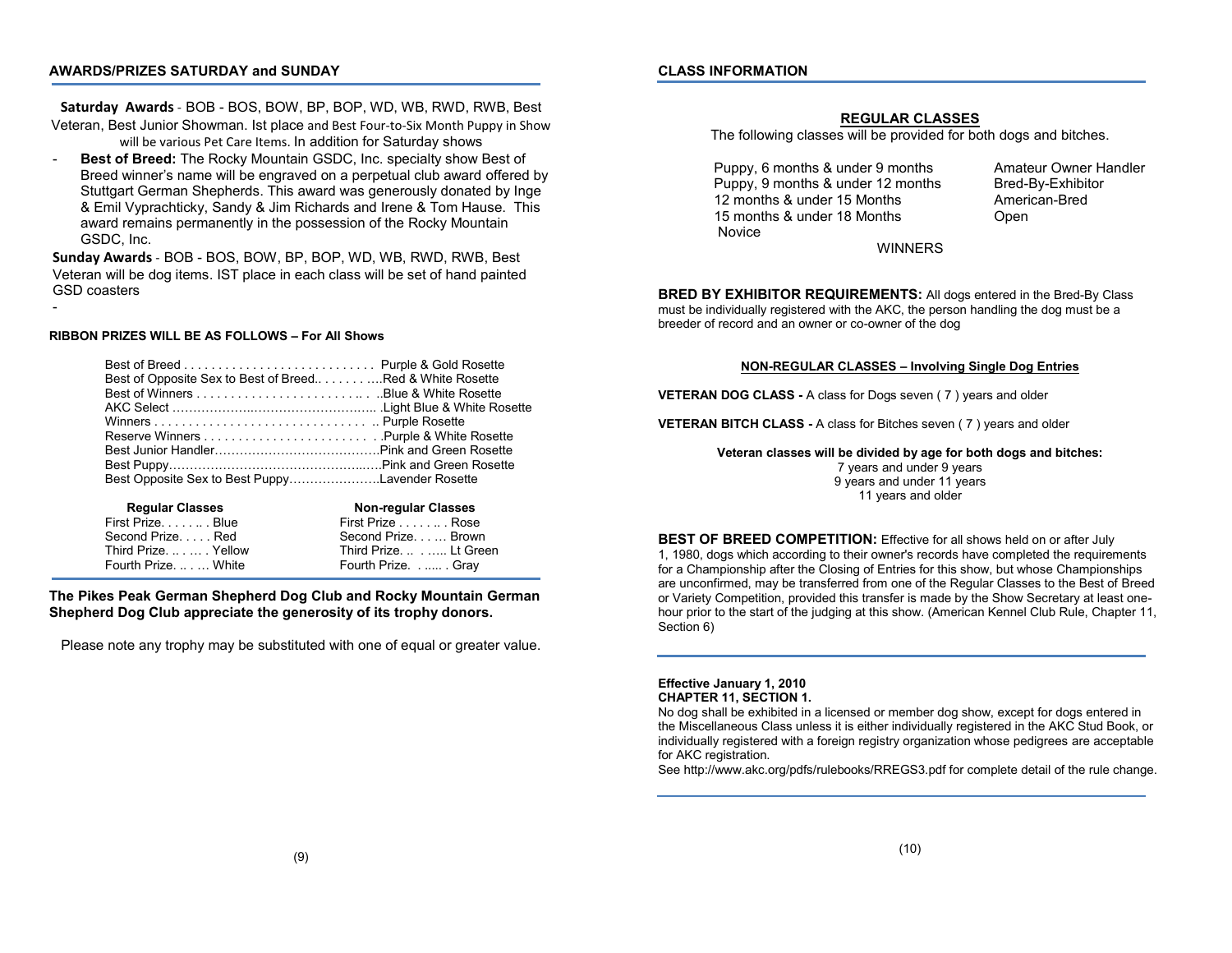### **Junior Showmanship Classes**

**NOVICE JUNIOR CLASS -** For Boys and Girls at least 9 and under 12 years of age on the day of the show who at the time entries close, have not won three (3) first place awards, with competition present, in a Novice Class at a licensed or member show.

**NOVICE INTERMEDIATE CLASS -** For Boys and Girls at least 12 and under 15 years of age on the day of the show who at the time entries close, have not won three (3) first place awards, with competition present, in a Novice Class at a licensed or member show.

**NOVICE SENIOR CLASS -** For Boys and Girls at least 15 and under 18 years of age on the day of the show who at the time entries close, have not won three (3) first place awards, with competition present, in a Novice Class at a licensed or member show.

**OPEN JUNIOR CLASS -** For Boys and Girls at least 9 and under 12 years of age on the day of the show who at the time entries close, have won three (3) first place awards in a Novice Class at a licensed or member show, with competition present in the Novice Class.

**OPEN INTERMEDIATE CLASS -** For Boys and Girls at least 12 and under 15 years of age on the day of the show who at the time entries close, have won three (3) first place awards in a Novice Class at a licensed or member show, with competition present in the Novice Class.

**OPEN SENIOR CLASS -** For Boys and Girls at least 15 and under 18 years of age on the day of the show who at the time entries close, have won three (3) first place awards in a Novice Class at a licensed or member show, with competition present in the Novice Class.

**MASTER CLASS -** *(effective date of January 1, 2012)* For Boys and Girls at least 9 and under 18 years of age on the day of the show and who have won ten (10) first place wins in an Open Class, with competition to be eligible to enter the Limited Class Competition. The calendar for this class will be November 1-October 31 of the following year. All juniors meeting the criteria for this class are required to enter the Master Class and may change their entry the day of the show if entries have already closed. Once the eligibility time frame for that year has passed, all participants return to the Open Class to compete for the following year.

**NOTICE: Junior Handlers must include their AKC JUNIOR HANDLER NUMBER on each entry.** You may obtain your junior identification number by calling the AKC, Judges Education Department

Each dog exhibited in Junior Showmanship must be owned by the Junior Handler or by the Junior Handler's father, mother, brother, sister, uncle, aunt, grandfather or grandmother including the corresponding step and half relations or by a member of the Junior Handlers household.

Bitches in season are not eligible to be shown in Junior Showmanship Classes.

At a Specialty show, each dog must be of the breed for which the show is held.

A dog that has been rejected - dismissed or excused by the veterinarian for the protection of the other dogs at the show or for the protection of the dog excused, may not be handled in Junior Showmanship.

Each dog handled in a regular Junior Showmanship Class must be entered and shown in one of the breed classes at the show, or must be entered for Junior Showmanship only. However, a dog that must be withdrawn for good and sufficient reason, such as a bitch in season or a veterinarian's excuse may be replaced by another dog meeting the same ownership requirements. Such substitution must be requested in writing stating the reason for the substitution and must be accompanied by an official AKC entry form.

### **Class – 4-6 month Beginner Puppy**

- The Four-to-Six Month Puppy competition shall be for dogs that are four months of age and over but under six months on the day of the event.
- AKC registration number or an AKC litter number will be required for entries of an AKC recognized breed as listed in Chapter 3, Section 1 of the *Rules Applying to Dog Shows*.
- A foreign born dog may enter this class if they are registered in the country of origin.
- All entrants are to be vaccinated (including rabies) in accordance with their veterinarian's protocol.
- Professional handlers are not permitted to exhibit in this class. *Professional handlers are defined as any person who belongs or has belonged to a professional handlers' organization, distributed rate cards, or otherwise advertised or represented themselves as handling dogs for pay.*
- Class will not be divided by sex

### *HOSPITALITY NIGHT*

*The Members of the RMGSDC and PPGSDC would like to invite all attendees to*

### *our Hospitality Night. Saturday, May 21st*

*Time will be announced at the show*

*Meet us at the host hotel for an evening of lively banter and socializing.*

*Food and drink will be provided by the members of the clubs.*

*Enjoy a great evening with GSD fanciers and make new friends.*

### *Lunch is available both days for a nominal fee.*